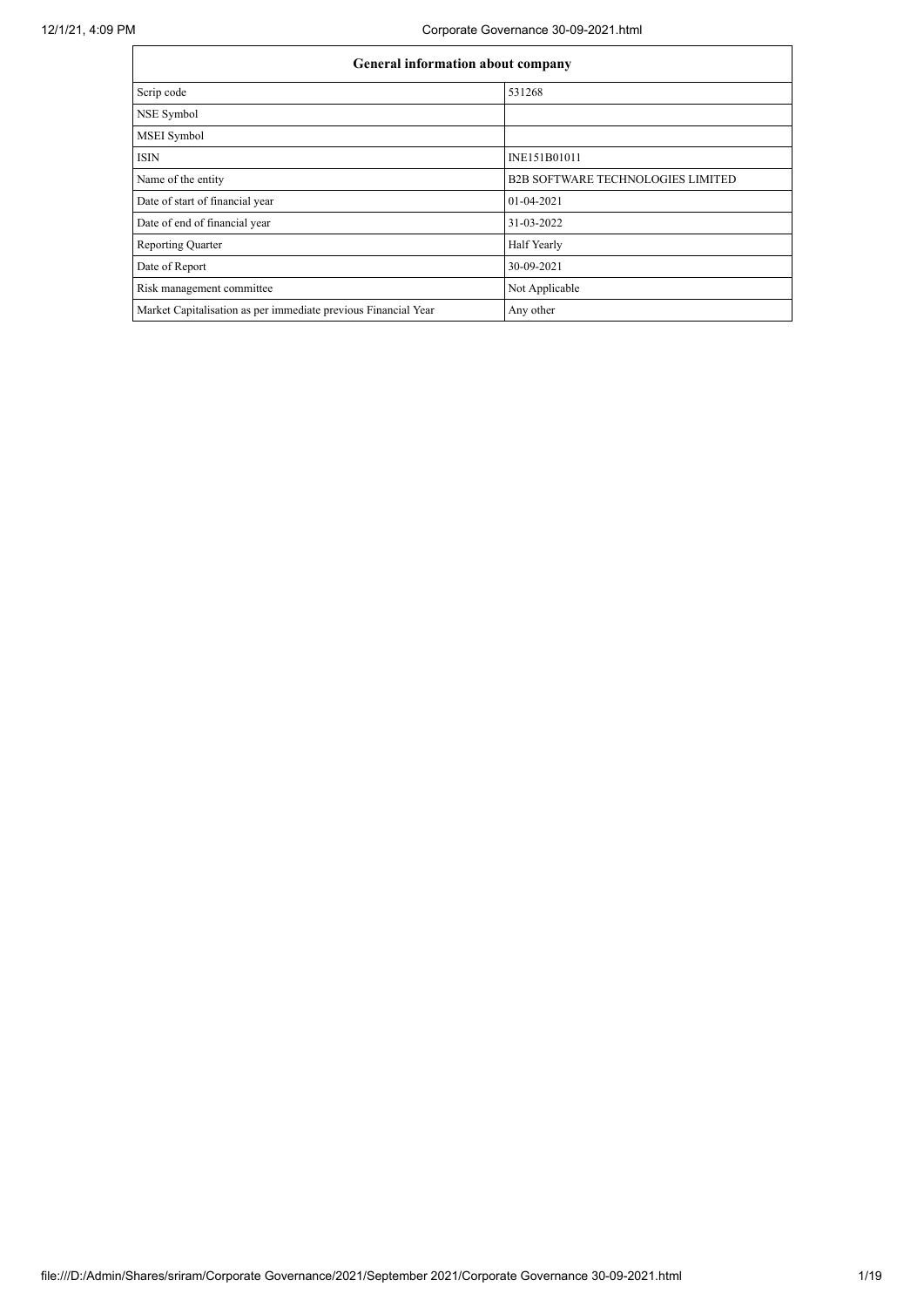## **Annexure I**

## **Annexure I to be submitted by listed entity on quarterly basis**

## **I. Composition of Board of Directors**

|                    |            |            |                                                       |                               |                                 |                          | Disclosure of notes on composition of board of directors explanatory                                 |                                             |                                          |                                                        |                      |                                            |                                                                                                                                                |                                                                                                                                                                      |                                                                                                                                                                          |                                                                                                                                                                                                            |
|--------------------|------------|------------|-------------------------------------------------------|-------------------------------|---------------------------------|--------------------------|------------------------------------------------------------------------------------------------------|---------------------------------------------|------------------------------------------|--------------------------------------------------------|----------------------|--------------------------------------------|------------------------------------------------------------------------------------------------------------------------------------------------|----------------------------------------------------------------------------------------------------------------------------------------------------------------------|--------------------------------------------------------------------------------------------------------------------------------------------------------------------------|------------------------------------------------------------------------------------------------------------------------------------------------------------------------------------------------------------|
|                    |            |            |                                                       |                               |                                 |                          |                                                                                                      |                                             |                                          | Whether the listed entity has a Regular Chairperson No |                      |                                            |                                                                                                                                                |                                                                                                                                                                      |                                                                                                                                                                          |                                                                                                                                                                                                            |
|                    |            |            |                                                       |                               |                                 |                          |                                                                                                      |                                             |                                          | Whether Chairperson is related to MD or CEO            |                      | N <sub>o</sub>                             |                                                                                                                                                |                                                                                                                                                                      |                                                                                                                                                                          |                                                                                                                                                                                                            |
| the<br>$\mathbf T$ | PAN        | <b>DIN</b> | Category 1<br>of directors                            | Category 2<br>of<br>directors | Category<br>$3$ of<br>directors | Date<br>of<br>Birth      | Whether<br>special<br>resolution<br>passed?<br>[Refer Reg.<br>$17(1A)$ of<br>Listing<br>Regulations] | Date of<br>passing<br>special<br>resolution | <b>Initial Date</b><br>of<br>appointment | Date of Re-<br>appointment                             | Date of<br>cessation | Tenure<br>of<br>director<br>(in<br>months) | No of<br>Directorship<br>in listed<br>entities<br>including<br>this listed<br>entity (Refer<br>Regulation<br>17A of<br>Listing<br>Regulations) | No of<br>Independent<br>Directorship<br>in listed<br>entities<br>including<br>this listed<br>entity<br>(Refer<br>Regulation<br>$17A(1)$ of<br>Listing<br>Regulations | Number of<br>memberships<br>in Audit/<br>Stakeholder<br>Committee(s)<br>including this<br>listed entity<br>(Refer<br>Regulation<br>$26(1)$ of<br>Listing<br>Regulations) | No of post<br>of<br>Chairperson<br>in Audit/<br>Stakeholder<br>Committee<br>held in listed<br>entities<br>including<br>this listed<br>entity (Refer<br>Regulation<br>$26(1)$ of<br>Listing<br>Regulations) |
| /ana               | AAJPY1525D | 00360679   | Non-<br>Executive -<br>Non<br>Independent<br>Director | Not<br>Applicable             |                                 | $01 -$<br>$10-$<br>1957  | NA                                                                                                   |                                             | 31-01-2000                               | 28-09-2018                                             |                      |                                            |                                                                                                                                                | $\Omega$                                                                                                                                                             | $\theta$                                                                                                                                                                 | $\theta$                                                                                                                                                                                                   |
|                    | ALCPR1376H | 03473906   | Non-<br>Executive -<br>Independent<br>Director        | Not<br>Applicable             |                                 | $10-$<br>$06 -$<br>1966  | NA                                                                                                   |                                             | 14-02-2011                               | 01-04-2019                                             |                      | 60                                         |                                                                                                                                                |                                                                                                                                                                      | $\overline{2}$                                                                                                                                                           |                                                                                                                                                                                                            |
|                    | AGSPM8944M | 03473901   | Non-<br>Executive -<br>Independent<br>Director        | Not<br>Applicable             |                                 | $01 -$<br>$02 -$<br>1974 | NA                                                                                                   |                                             | 14-02-2011                               | 01-04-2019                                             |                      | 60                                         |                                                                                                                                                |                                                                                                                                                                      | 3                                                                                                                                                                        |                                                                                                                                                                                                            |
|                    | ALCPC4967H | 03473921   | Non-<br>Executive -<br>Non<br>Independent<br>Director | Not<br>Applicable             |                                 | $05 -$<br>$02 -$<br>1984 | <b>NA</b>                                                                                            |                                             | 28-08-2019                               | 30-09-2019                                             |                      | 12                                         |                                                                                                                                                | $\theta$                                                                                                                                                             | $\overline{2}$                                                                                                                                                           | $\Omega$                                                                                                                                                                                                   |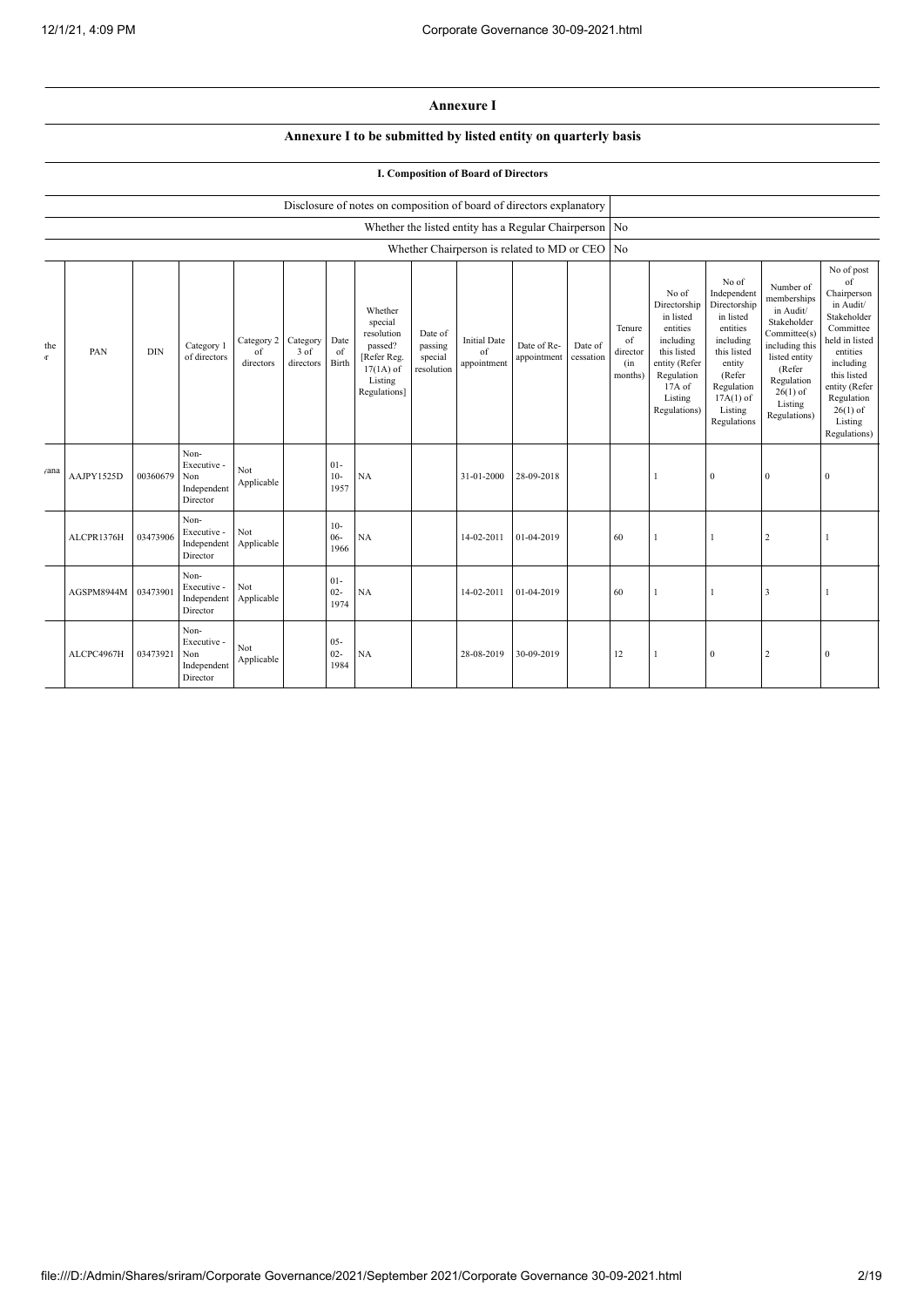|    |                     |                                  |            |            |                                                |                               |                               |                          | I. Composition of Board of Directors                                                                 |                                             |                                          |                            |                      |                                            |                                                                                                                                                |                                                                                                                                                                      |
|----|---------------------|----------------------------------|------------|------------|------------------------------------------------|-------------------------------|-------------------------------|--------------------------|------------------------------------------------------------------------------------------------------|---------------------------------------------|------------------------------------------|----------------------------|----------------------|--------------------------------------------|------------------------------------------------------------------------------------------------------------------------------------------------|----------------------------------------------------------------------------------------------------------------------------------------------------------------------|
|    |                     |                                  |            |            |                                                |                               |                               |                          | Disclosure of notes on composition of board of directors explanatory                                 |                                             |                                          |                            |                      |                                            |                                                                                                                                                |                                                                                                                                                                      |
|    |                     |                                  |            |            |                                                |                               |                               |                          | Whether the listed entity has a Regular Chairperson                                                  |                                             |                                          |                            |                      |                                            |                                                                                                                                                |                                                                                                                                                                      |
| Sr | Title<br>(Mr<br>Ms) | Name of the<br>Director          | PAN        | <b>DIN</b> | Category 1<br>of directors                     | Category 2<br>of<br>directors | Category<br>3 of<br>directors | Date<br>of<br>Birth      | Whether<br>special<br>resolution<br>passed?<br>[Refer Reg.<br>$17(1A)$ of<br>Listing<br>Regulations] | Date of<br>passing<br>special<br>resolution | <b>Initial Date</b><br>of<br>appointment | Date of Re-<br>appointment | Date of<br>cessation | Tenure<br>of<br>director<br>(in<br>months) | No of<br>Directorship<br>in listed<br>entities<br>including<br>this listed<br>entity (Refer<br>Regulation<br>17A of<br>Listing<br>Regulations) | No of<br>Independent<br>Directorship<br>in listed<br>entities<br>including<br>this listed<br>entity<br>(Refer<br>Regulation<br>$17A(1)$ of<br>Listing<br>Regulations |
| -5 | Mr                  | Vanapalli<br>Bala<br>Subramanyam | ABMPV4404C | 06399503   | Executive<br>Director                          | Not<br>Applicable             |                               | $15 -$<br>$05 -$<br>1970 | NA                                                                                                   |                                             | 01-10-2014                               | $01 - 10 - 2020$           |                      | 36                                         |                                                                                                                                                | $\mathbf{0}$                                                                                                                                                         |
| -6 | Ms                  | Rajeswari<br>Immani              | AAHPI7862B | 07127791   | Non-<br>Executive -<br>Independent<br>Director | Not<br>Applicable             |                               | $19-$<br>$08 -$<br>1958  | NA                                                                                                   |                                             | 28-03-2015                               | 28-03-2020                 |                      | 60                                         |                                                                                                                                                |                                                                                                                                                                      |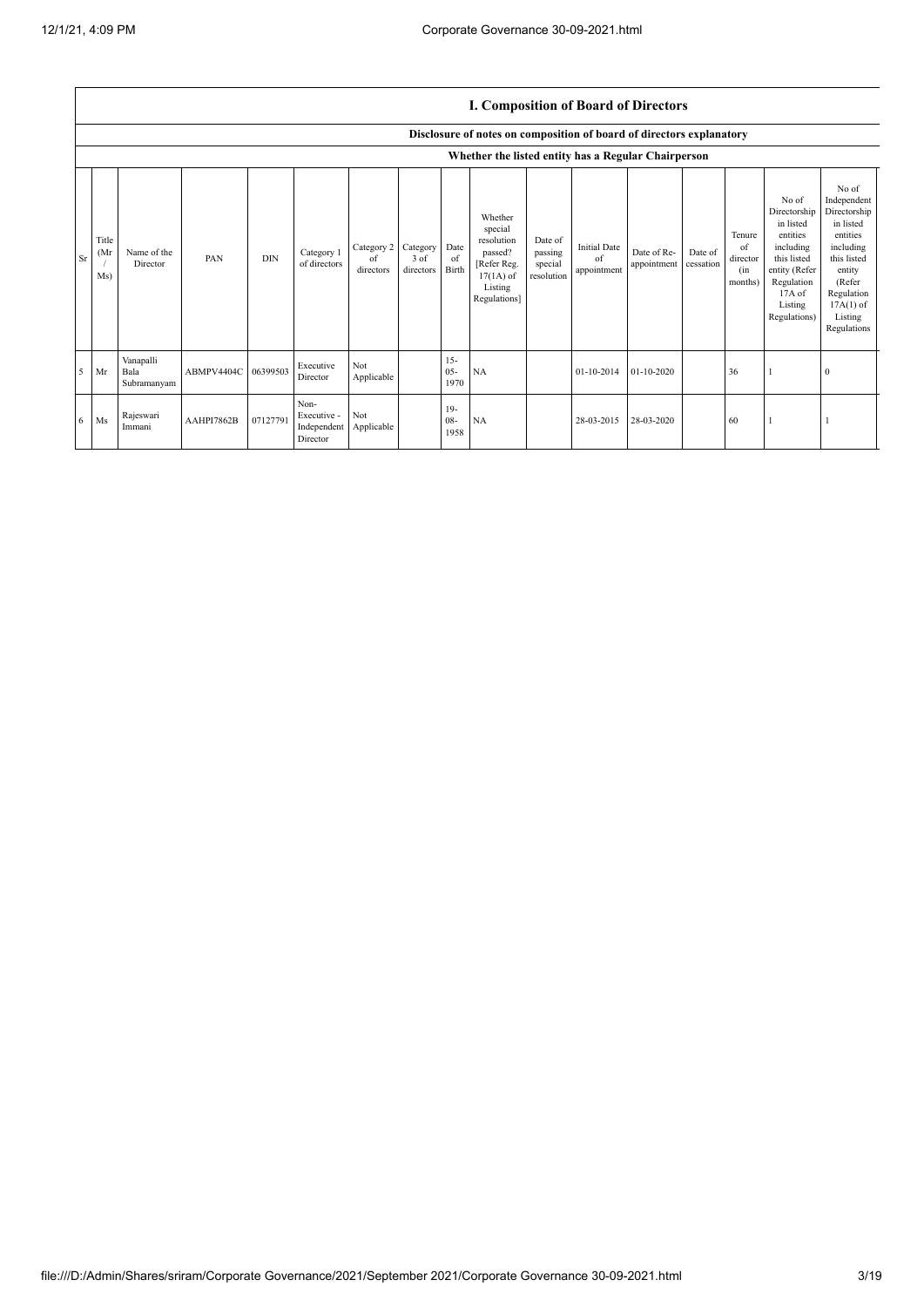|                | <b>Audit Committee Details</b> |                              |                                                       |                            |                        |                      |         |
|----------------|--------------------------------|------------------------------|-------------------------------------------------------|----------------------------|------------------------|----------------------|---------|
|                |                                |                              | Whether the Audit Committee has a Regular Chairperson |                            | Yes                    |                      |         |
| <b>Sr</b>      | <b>DIN</b><br>Number           | Name of Committee<br>members | Category 1 of directors                               | Category 2 of<br>directors | Date of<br>Appointment | Date of<br>Cessation | Remarks |
|                | 03473901                       | Rambabu Mutyala              | Non-Executive - Independent<br>Director               | Chairperson                | $14 - 02 - 2011$       |                      |         |
| $\overline{2}$ |                                | 03473906 Rambabu Arumilli    | Non-Executive - Independent<br>Director               | Member                     | $14 - 02 - 2011$       |                      |         |
| 3              | 07127791                       | Rajeswari Immani             | Non-Executive - Independent<br>Director               | Member                     | 28-03-2015             |                      |         |
| $\overline{4}$ | 03473921                       | Ch Suresh                    | Non-Executive - Non<br>Independent Director           | Member                     | 28-08-2019             |                      |         |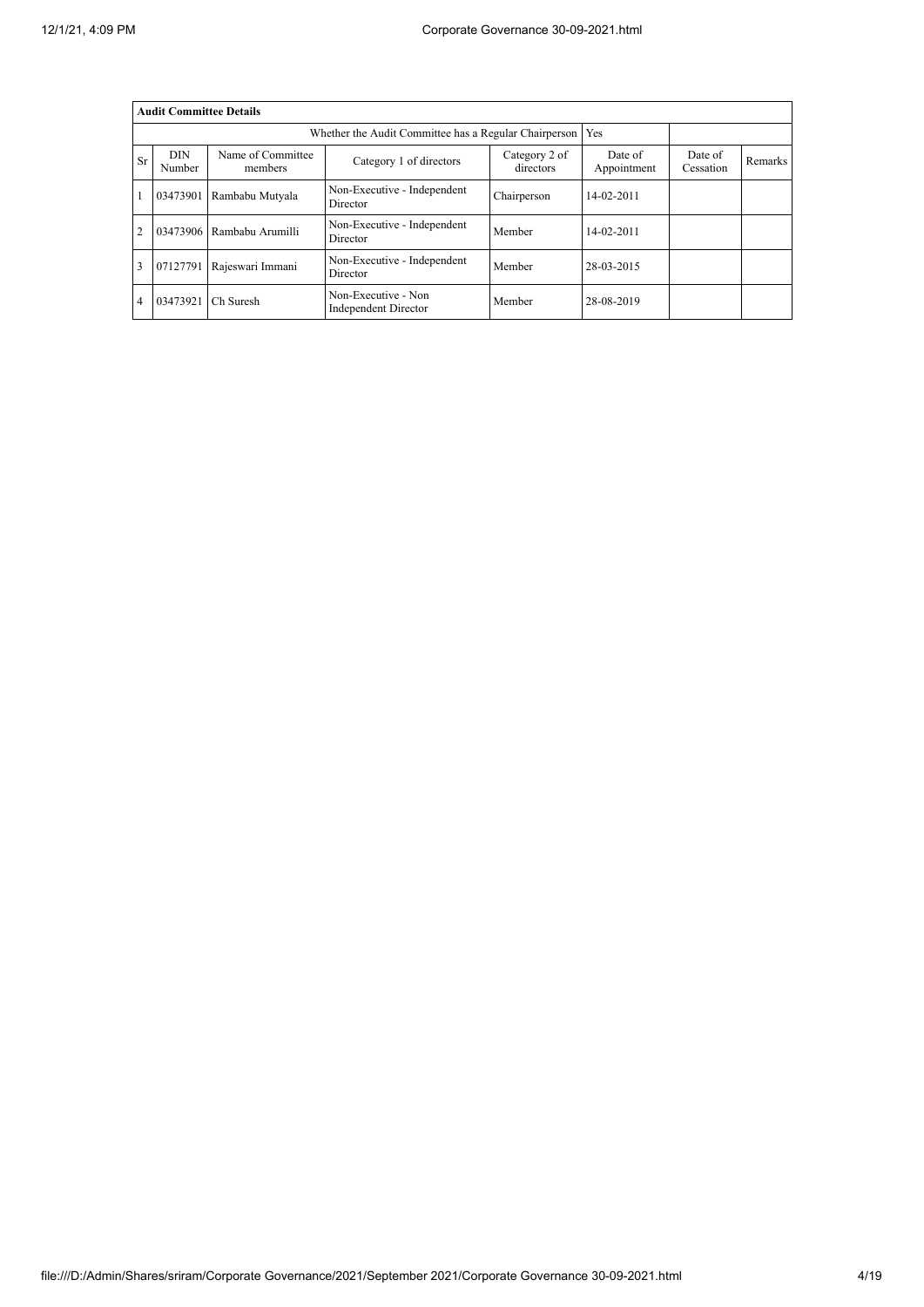|                |                      | Nomination and remuneration committee |                                                                                   |                            |                        |                      |                |
|----------------|----------------------|---------------------------------------|-----------------------------------------------------------------------------------|----------------------------|------------------------|----------------------|----------------|
|                |                      |                                       | Whether the Nomination and remuneration committee has a Regular Chairperson   Yes |                            |                        |                      |                |
| Sr             | <b>DIN</b><br>Number | Name of Committee<br>members          | Category 1 of directors                                                           | Category 2 of<br>directors | Date of<br>Appointment | Date of<br>Cessation | <b>Remarks</b> |
|                |                      | 03473906 Rambabu Arumilli             | Non-Executive - Independent<br>Director                                           | Chairperson                | 14-02-2011             |                      |                |
| $\overline{2}$ | 03473901             | Rambabu Mutyala                       | Non-Executive - Independent<br>Director                                           | Member                     | 14-02-2011             |                      |                |
| 3              | 07127791             | Rajeswari Immani                      | Non-Executive - Independent<br>Director                                           | Member                     | 28-03-2015             |                      |                |
| 4              | 03473921             | Ch Suresh                             | Non-Executive - Non<br>Independent Director                                       | Member                     | 28-08-2019             |                      |                |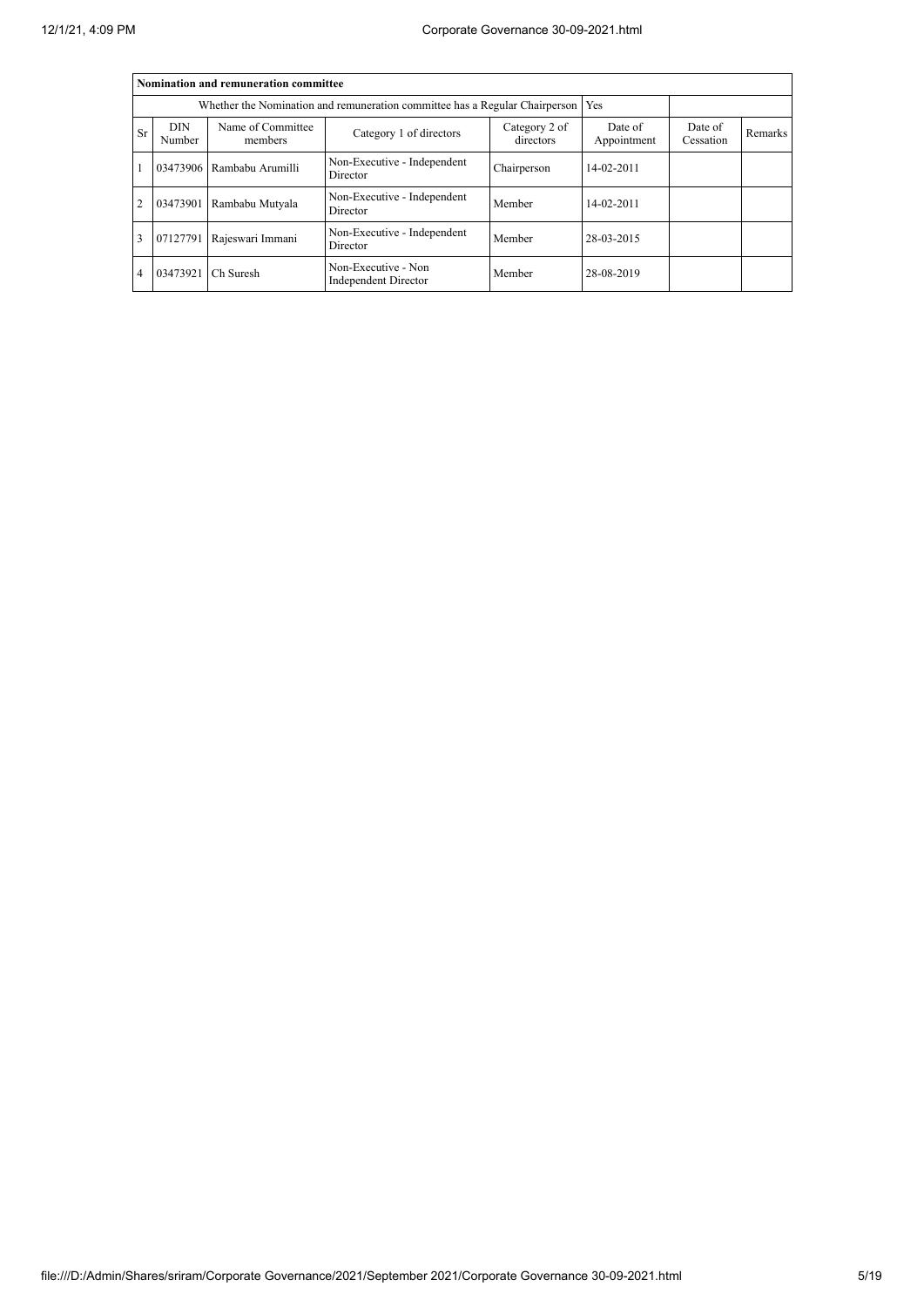|                |                      | <b>Stakeholders Relationship Committee</b> |                                                                           |                            |                        |                      |                |
|----------------|----------------------|--------------------------------------------|---------------------------------------------------------------------------|----------------------------|------------------------|----------------------|----------------|
|                |                      |                                            | Whether the Stakeholders Relationship Committee has a Regular Chairperson |                            | Yes                    |                      |                |
| <b>Sr</b>      | <b>DIN</b><br>Number | Name of Committee<br>members               | Category 1 of directors                                                   | Category 2 of<br>directors | Date of<br>Appointment | Date of<br>Cessation | <b>Remarks</b> |
|                | 07127791             | Rajeswari Immani                           | Non-Executive - Independent<br>Director                                   | Chairperson                | 28-08-2019             |                      |                |
| $\overline{2}$ | 03473901             | Rambabu Mutyala                            | Non-Executive - Independent<br>Director                                   | Member                     | $14-02-2011$           |                      |                |
| 3              | 06399503             | Vanapalli Bala<br>Subramanyam              | <b>Executive Director</b>                                                 | Member                     | 13-08-2018             |                      |                |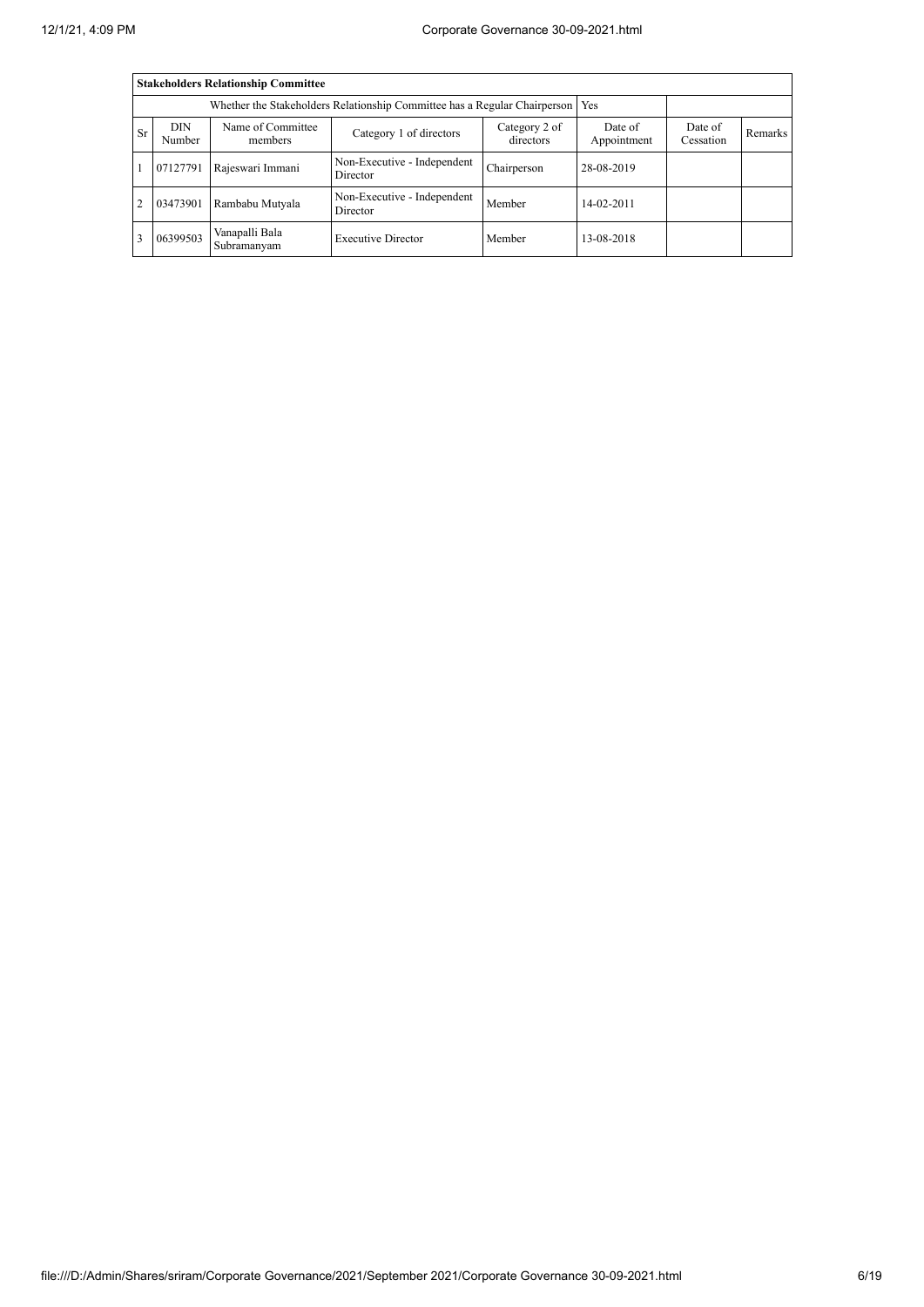|           | <b>Risk Management Committee</b> |                                                                 |                            |                            |                        |                      |         |  |  |
|-----------|----------------------------------|-----------------------------------------------------------------|----------------------------|----------------------------|------------------------|----------------------|---------|--|--|
|           |                                  | Whether the Risk Management Committee has a Regular Chairperson |                            |                            |                        |                      |         |  |  |
| <b>Sr</b> | DIN<br>Number                    | Name of Committee<br>members                                    | Category 1 of<br>directors | Category 2 of<br>directors | Date of<br>Appointment | Date of<br>Cessation | Remarks |  |  |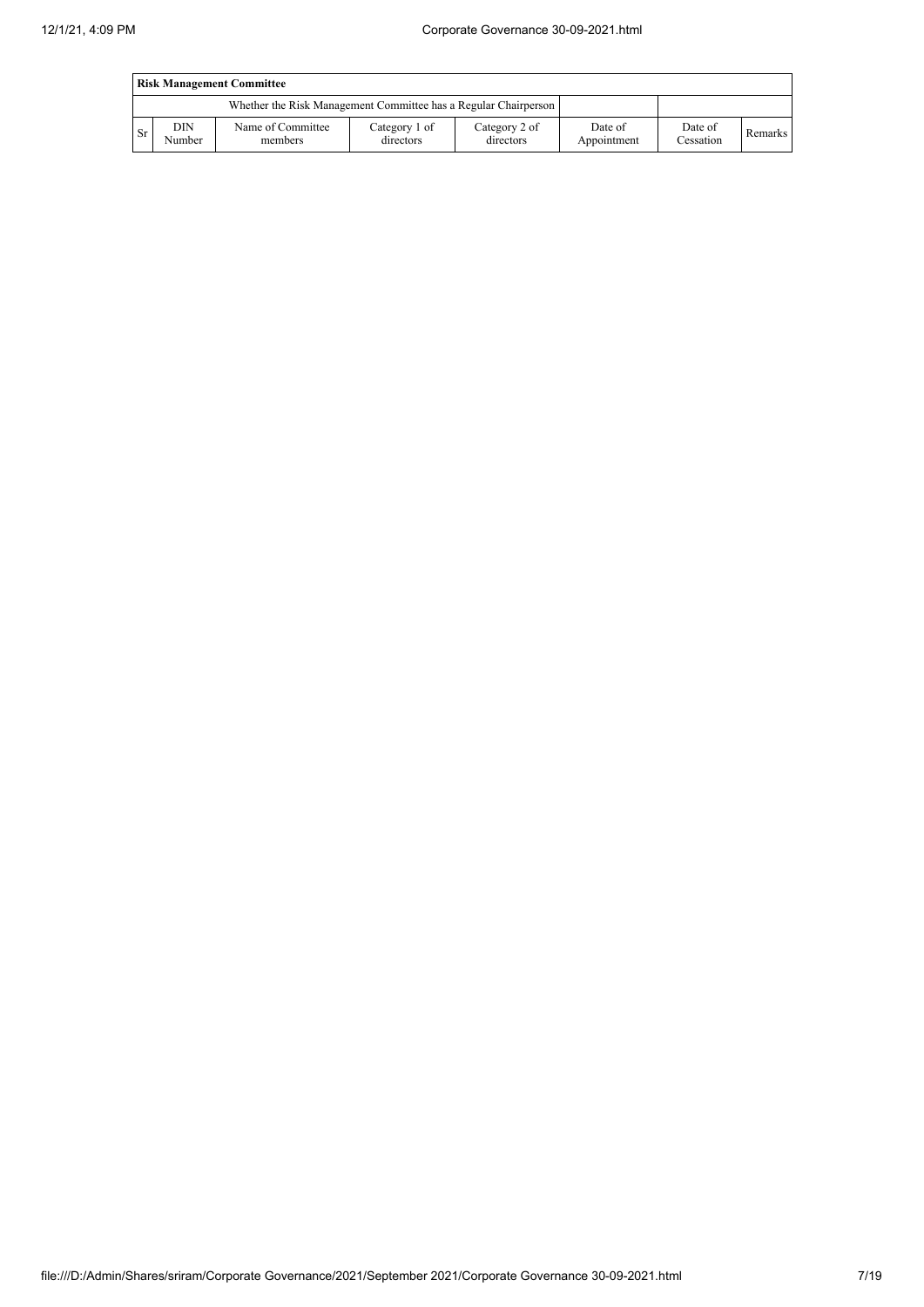|           | Corporate Social Responsibility Committee |                                                                                 |                            |                            |                        |                      |         |  |  |
|-----------|-------------------------------------------|---------------------------------------------------------------------------------|----------------------------|----------------------------|------------------------|----------------------|---------|--|--|
|           |                                           | Whether the Corporate Social Responsibility Committee has a Regular Chairperson |                            |                            |                        |                      |         |  |  |
| <b>Sr</b> | DIN<br>Number                             | Name of Committee<br>members                                                    | Category 1 of<br>directors | Category 2 of<br>directors | Date of<br>Appointment | Date of<br>Cessation | Remarks |  |  |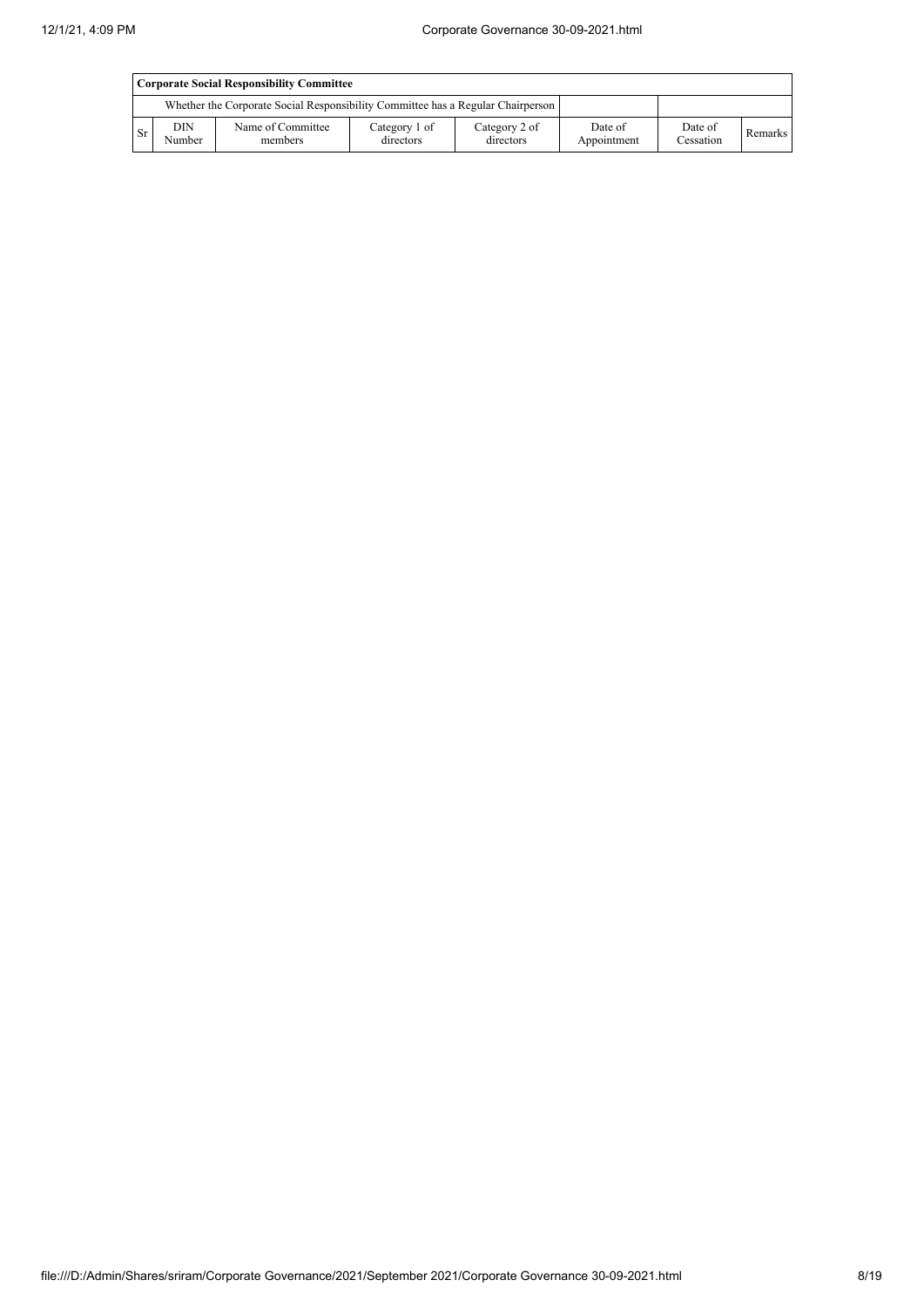| <b>Other Committee</b> |                                                                                                                                     |  |  |
|------------------------|-------------------------------------------------------------------------------------------------------------------------------------|--|--|
|                        | Sr   DIN Number   Name of Committee members   Name of other committee   Category 1 of directors   Category 2 of directors   Remarks |  |  |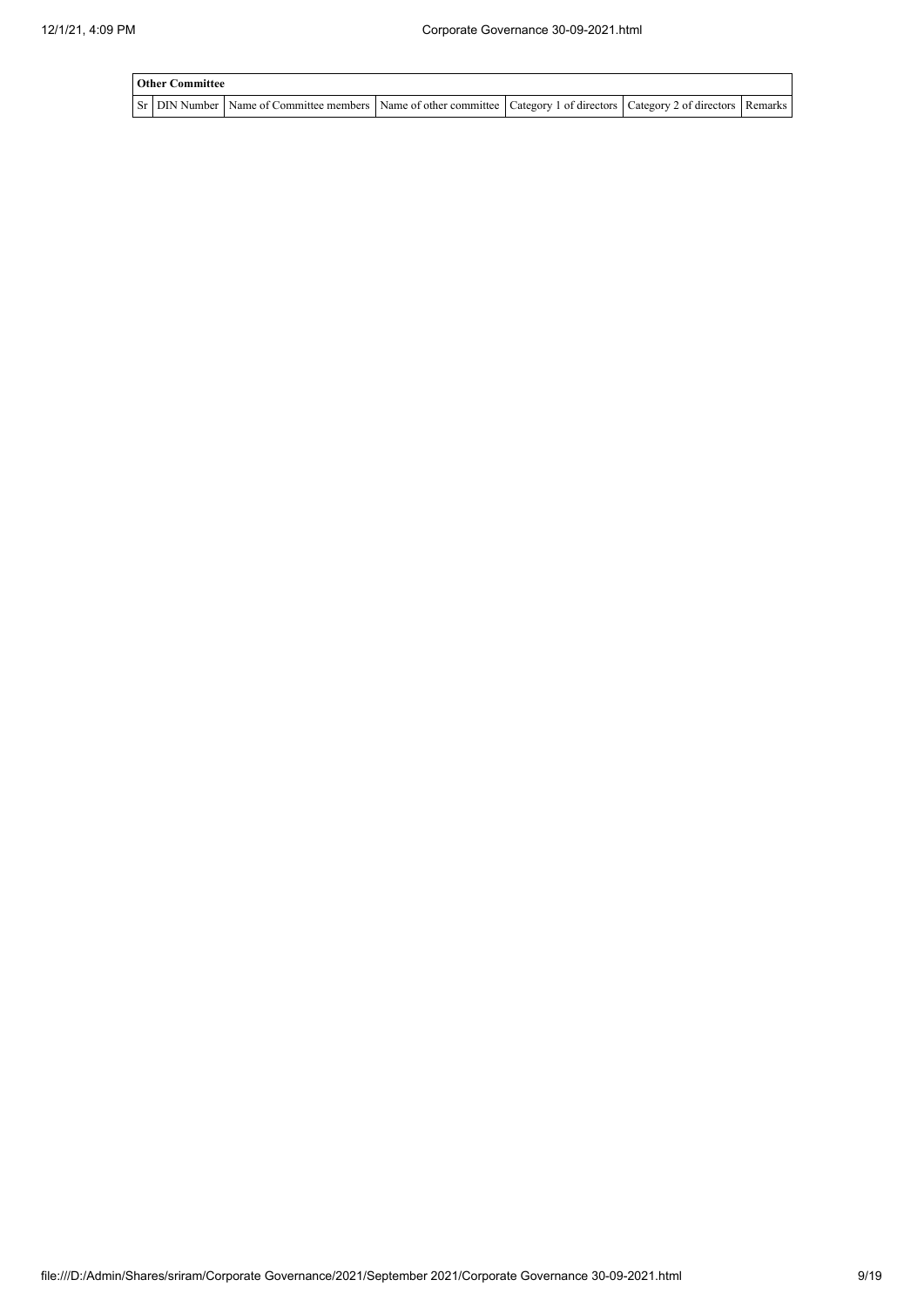|                | <b>Annexure 1</b>                                              |                                                               |                                                                      |                                       |                                                     |                                                                      |                                                                        |  |  |
|----------------|----------------------------------------------------------------|---------------------------------------------------------------|----------------------------------------------------------------------|---------------------------------------|-----------------------------------------------------|----------------------------------------------------------------------|------------------------------------------------------------------------|--|--|
|                | <b>Annexure 1</b>                                              |                                                               |                                                                      |                                       |                                                     |                                                                      |                                                                        |  |  |
|                | <b>III. Meeting of Board of Directors</b>                      |                                                               |                                                                      |                                       |                                                     |                                                                      |                                                                        |  |  |
|                | Disclosure of notes on meeting of board                        | of directors explanatory                                      |                                                                      |                                       |                                                     |                                                                      |                                                                        |  |  |
| Sr             | $Date(s)$ of<br>meeting (if any)<br>in the previous<br>quarter | $Date(s)$ of<br>meeting (if any)<br>in the current<br>quarter | Maximum gap<br>between any two<br>consecutive (in<br>number of days) | Notes for<br>not<br>providing<br>Date | Whether<br>requirement of<br>Quorum met<br>(Yes/No) | Number of Directors<br>present* (other than<br>Independent Director) | No. of<br>Independent<br><b>Directors</b><br>attending the<br>meeting* |  |  |
|                | 30-04-2021                                                     |                                                               |                                                                      |                                       | Yes                                                 | 3                                                                    | 3                                                                      |  |  |
| $\overline{2}$ |                                                                | 16-07-2021                                                    | 76                                                                   |                                       | Yes                                                 |                                                                      | 3                                                                      |  |  |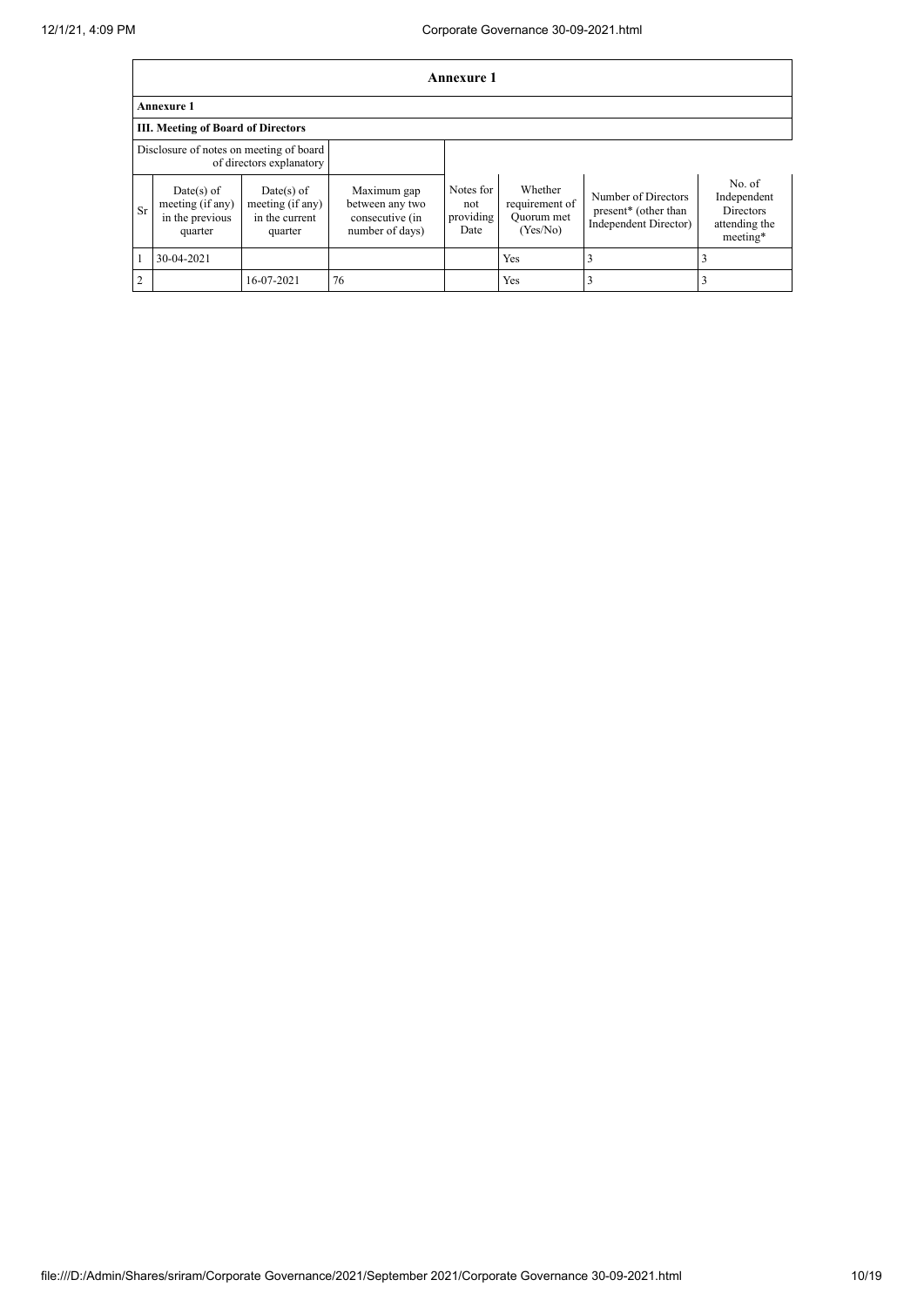|                | <b>Annexure 1</b>                              |                                                                                                            |                                                                      |                               |                                       |                                                        |                                                                                      |                                                                        |  |
|----------------|------------------------------------------------|------------------------------------------------------------------------------------------------------------|----------------------------------------------------------------------|-------------------------------|---------------------------------------|--------------------------------------------------------|--------------------------------------------------------------------------------------|------------------------------------------------------------------------|--|
|                | <b>IV. Meeting of Committees</b>               |                                                                                                            |                                                                      |                               |                                       |                                                        |                                                                                      |                                                                        |  |
|                |                                                |                                                                                                            | Disclosure of notes on meeting of committees explanatory             |                               |                                       |                                                        |                                                                                      |                                                                        |  |
| <b>Sr</b>      | Name of<br>Committee                           | $Date(s)$ of meeting (Enter<br>dates of Previous quarter<br>and Current quarter in<br>chronological order) | Maximum gap<br>between any two<br>consecutive (in<br>number of days) | Name of<br>other<br>committee | Reson for<br>not<br>providing<br>date | Whether<br>requirement<br>of Quorum<br>met<br>(Yes/No) | Number of<br><b>Directors</b><br>present* (other<br>than<br>Independent<br>Director) | No. of<br>Independent<br><b>Directors</b><br>attending the<br>meeting* |  |
|                | Audit<br>Committee                             | 30-04-2021                                                                                                 |                                                                      |                               |                                       | Yes                                                    |                                                                                      | 3                                                                      |  |
| $\overline{2}$ | Nomination<br>and<br>remuneration<br>committee | 30-04-2021                                                                                                 |                                                                      |                               |                                       | Yes                                                    |                                                                                      | 3                                                                      |  |
| 3              | Audit<br>Committee                             | 16-07-2021                                                                                                 | 76                                                                   |                               |                                       | Yes                                                    |                                                                                      | 3                                                                      |  |
| $\overline{4}$ | Nomination<br>and<br>remuneration<br>committee | 16-07-2021                                                                                                 |                                                                      |                               |                                       | Yes                                                    |                                                                                      | 3                                                                      |  |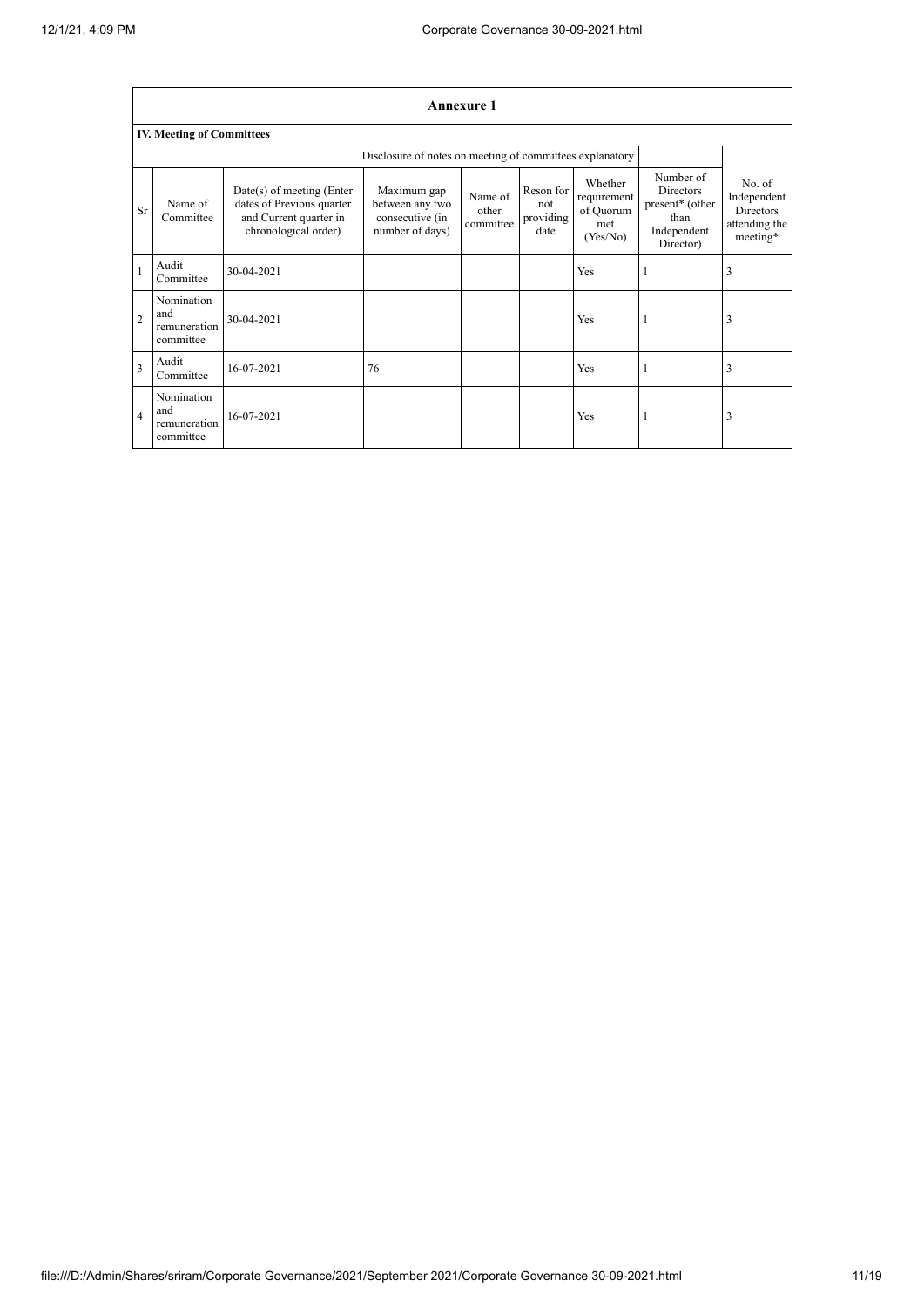|                | <b>Annexure 1</b>                                                                                         |                                  |                                                                    |  |  |  |  |  |  |  |
|----------------|-----------------------------------------------------------------------------------------------------------|----------------------------------|--------------------------------------------------------------------|--|--|--|--|--|--|--|
|                | <b>V. Related Party Transactions</b>                                                                      |                                  |                                                                    |  |  |  |  |  |  |  |
| Sr             | Subject                                                                                                   | Compliance status<br>(Yes/No/NA) | If status is "No" details of non-<br>compliance may be given here. |  |  |  |  |  |  |  |
|                | Whether prior approval of audit committee obtained                                                        | Yes                              |                                                                    |  |  |  |  |  |  |  |
| $\overline{2}$ | Whether shareholder approval obtained for material RPT                                                    | Yes                              |                                                                    |  |  |  |  |  |  |  |
| 3              | Whether details of RPT entered into pursuant to omnibus approval<br>have been reviewed by Audit Committee | Yes                              |                                                                    |  |  |  |  |  |  |  |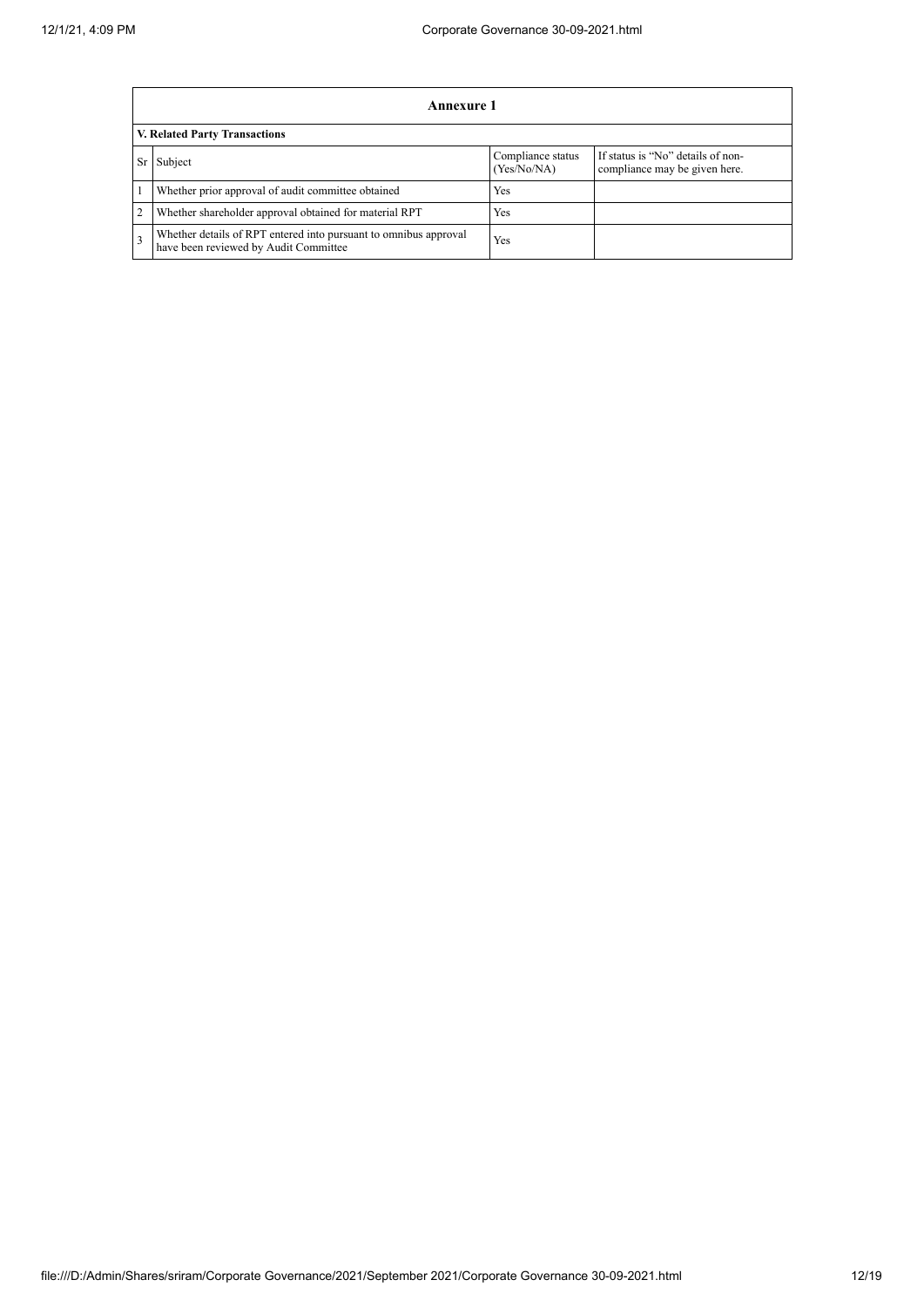|                         | Annexure 1                                                                                                                                                                                                      |                               |  |  |
|-------------------------|-----------------------------------------------------------------------------------------------------------------------------------------------------------------------------------------------------------------|-------------------------------|--|--|
|                         | <b>VI. Affirmations</b>                                                                                                                                                                                         |                               |  |  |
|                         | Sr Subject                                                                                                                                                                                                      | Compliance<br>status (Yes/No) |  |  |
|                         | The composition of Board of Directors is in terms of SEBI (Listing obligations and disclosure requirements)<br>Regulations, 2015                                                                                | Yes                           |  |  |
| $\overline{2}$          | The composition of the following committees is in terms of SEBI(Listing obligations and disclosure requirements)<br>Regulations, 2015 a. Audit Committee                                                        | Yes                           |  |  |
| $\overline{\mathbf{3}}$ | The composition of the following committees is in terms of SEBI(Listing obligations and disclosure requirements)<br>Regulations, 2015. b. Nomination & remuneration committee                                   | Yes                           |  |  |
| $\overline{4}$          | The composition of the following committees is in terms of SEBI(Listing obligations and disclosure requirements)<br>Regulations, 2015. c. Stakeholders relationship committee                                   | Yes                           |  |  |
| 5                       | The composition of the following committees is in terms of SEBI(Listing obligations and disclosure requirements)<br>Regulations, 2015. d. Risk management committee (applicable to the top 500 listed entities) | NA                            |  |  |
| 6                       | The committee members have been made aware of their powers, role and responsibilities as specified in SEBI<br>(Listing obligations and disclosure requirements) Regulations, 2015.                              | Yes                           |  |  |
| $\overline{7}$          | The meetings of the board of directors and the above committees have been conducted in the manner as specified in<br>SEBI (Listing obligations and disclosure requirements) Regulations, 2015.                  | Yes                           |  |  |
| 8                       | This report and/or the report submitted in the previous quarter has been placed before Board of Directors.                                                                                                      | Yes                           |  |  |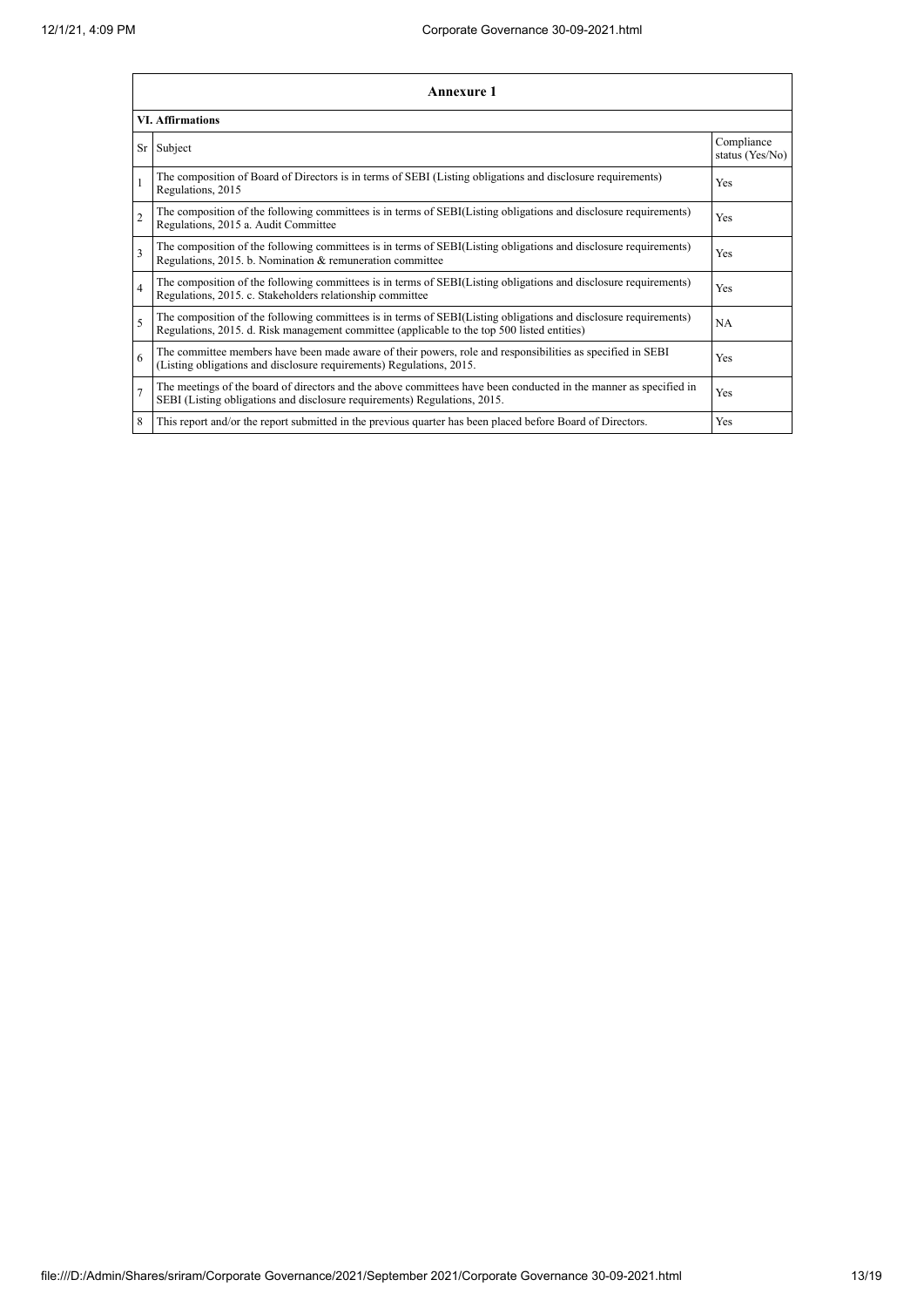| <b>Annexure 1</b> |                   |                            |
|-------------------|-------------------|----------------------------|
| l Sr              | Subject           | Compliance status          |
|                   | Name of signatory | BALA SUBRAMANYAM VANAPALLI |
| $\overline{2}$    | Designation       | Director                   |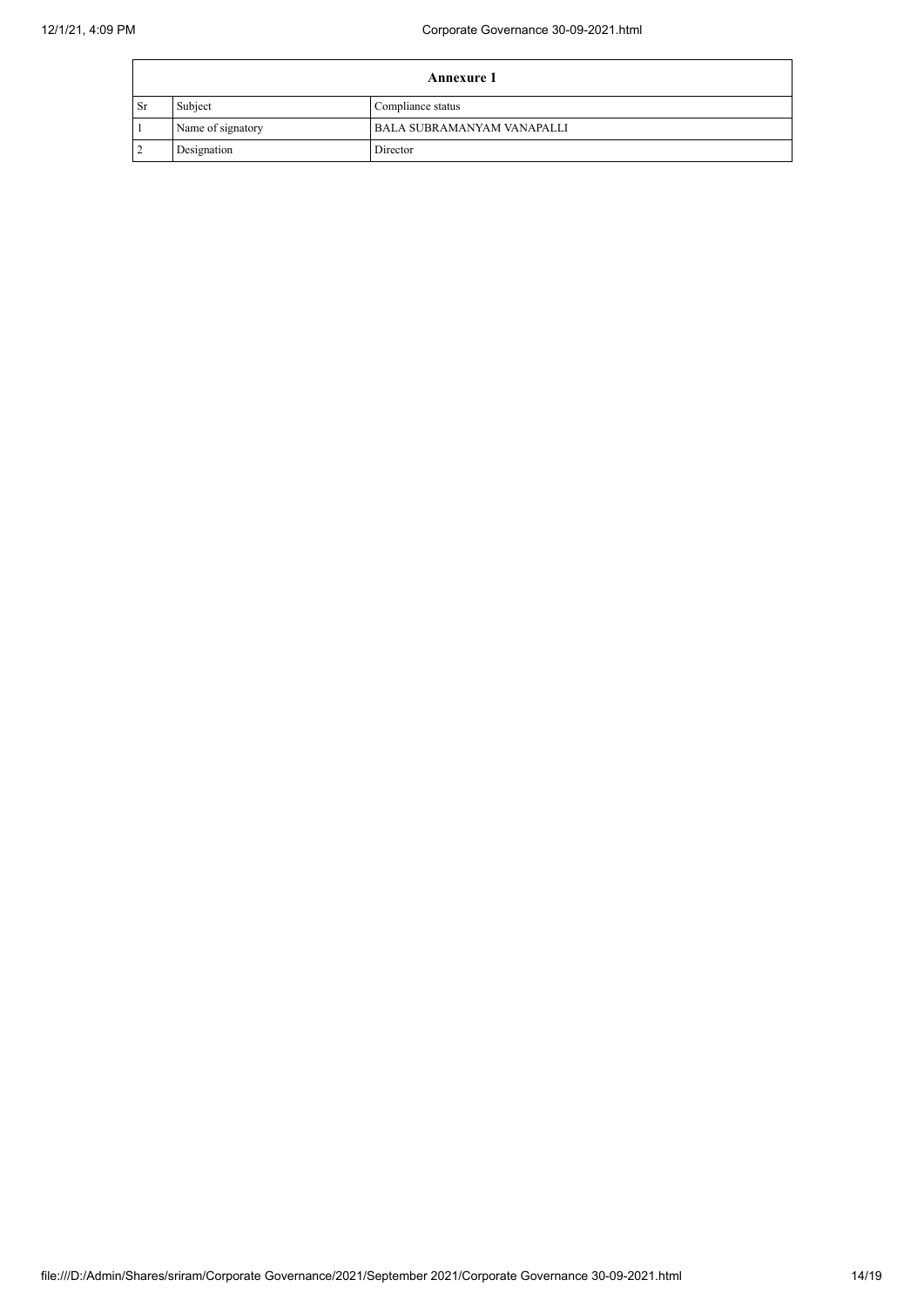|                | <b>Annexure III</b>                                                                                                                                                                  |                                              |                                     |                                                                      |  |  |
|----------------|--------------------------------------------------------------------------------------------------------------------------------------------------------------------------------------|----------------------------------------------|-------------------------------------|----------------------------------------------------------------------|--|--|
|                | <b>III.</b> Affirmations                                                                                                                                                             |                                              |                                     |                                                                      |  |  |
| Sr             | Particulars                                                                                                                                                                          | Regulation<br>Number                         | Compliance<br>status<br>(Yes/No/NA) | If status is "No" details of<br>non-compliance may be<br>given here. |  |  |
|                | Copy of the annual report including balance sheet, profit and loss account,<br>directors report, corporate governance report, business responsibility<br>report displayed on website | 46(2)                                        | <b>Yes</b>                          |                                                                      |  |  |
| $\overline{2}$ | Presence of Chairperson of Audit Committee at the Annual General<br>Meeting                                                                                                          | 18(1)(d)                                     | <b>Yes</b>                          |                                                                      |  |  |
| 3              | Presence of Chairperson of the nomination and remuneration committee at<br>the annual general meeting                                                                                | 19(3)                                        | <b>Yes</b>                          |                                                                      |  |  |
| $\overline{4}$ | Presence of Chairperson of the Stakeholder Relationship committee at the<br>annual general meeting                                                                                   | 20(3)                                        | N <sub>0</sub>                      | couldn't join due to prior<br>commitments                            |  |  |
| 5              | Whether "Corporate Governance Report" disclosed in Annual Report                                                                                                                     | $34(3)$ read with<br>para C of<br>Schedule V | Yes                                 |                                                                      |  |  |
|                | Any other information to be provided                                                                                                                                                 |                                              |                                     |                                                                      |  |  |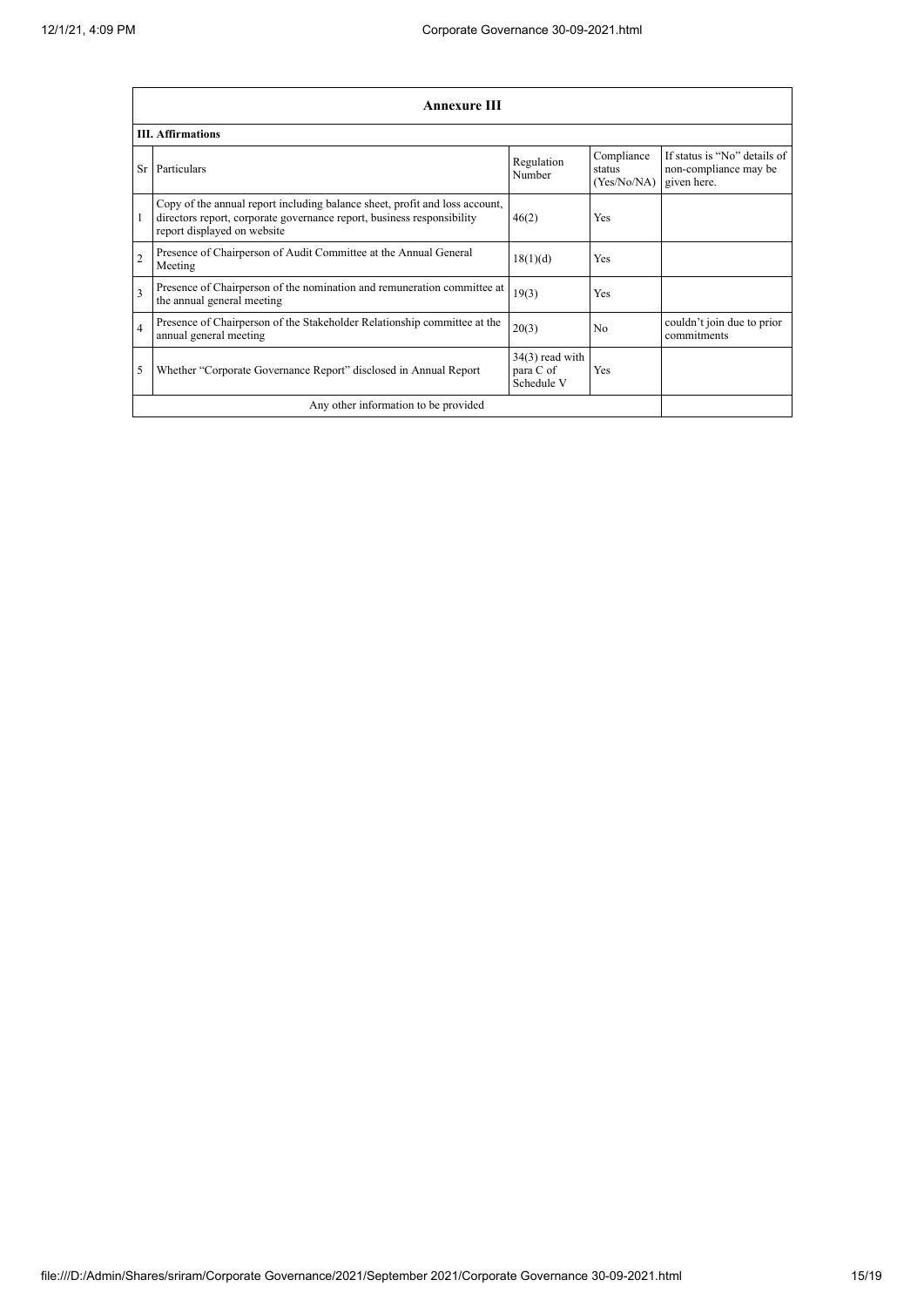|             | <b>Annexure III</b> |                                   |  |  |
|-------------|---------------------|-----------------------------------|--|--|
|             | Name of signatory   | <b>BALA SUBRAMANYAM VANAPALLI</b> |  |  |
| $\sim$<br>∠ | Designation         | Director                          |  |  |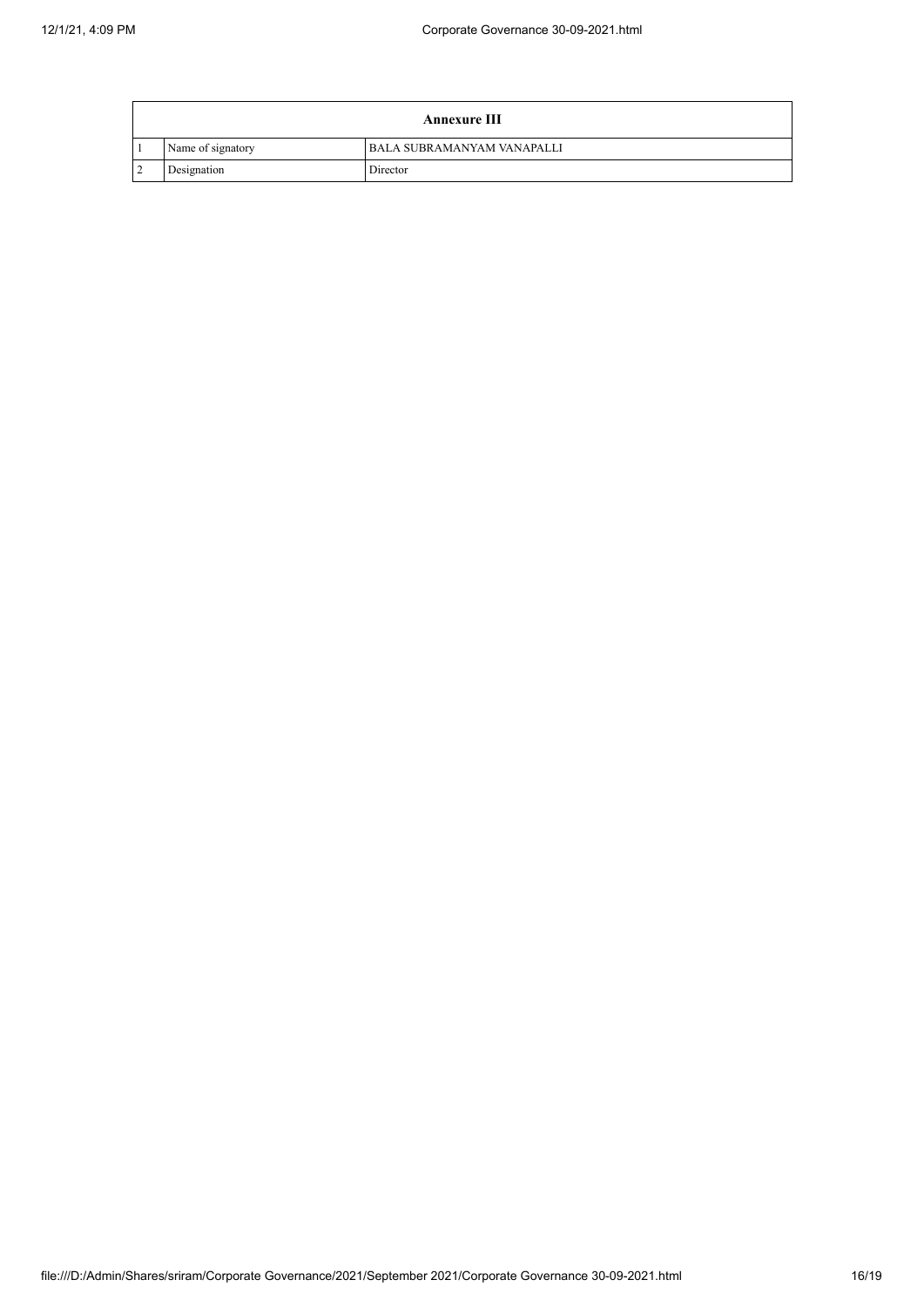$\overline{a}$ 

| <b>Additional Half yearly Disclosure</b> |                        |  |  |  |
|------------------------------------------|------------------------|--|--|--|
| Applicability of disclosure              | Not Applicable         |  |  |  |
| Reason for Non Applicability             | Textual Information(1) |  |  |  |